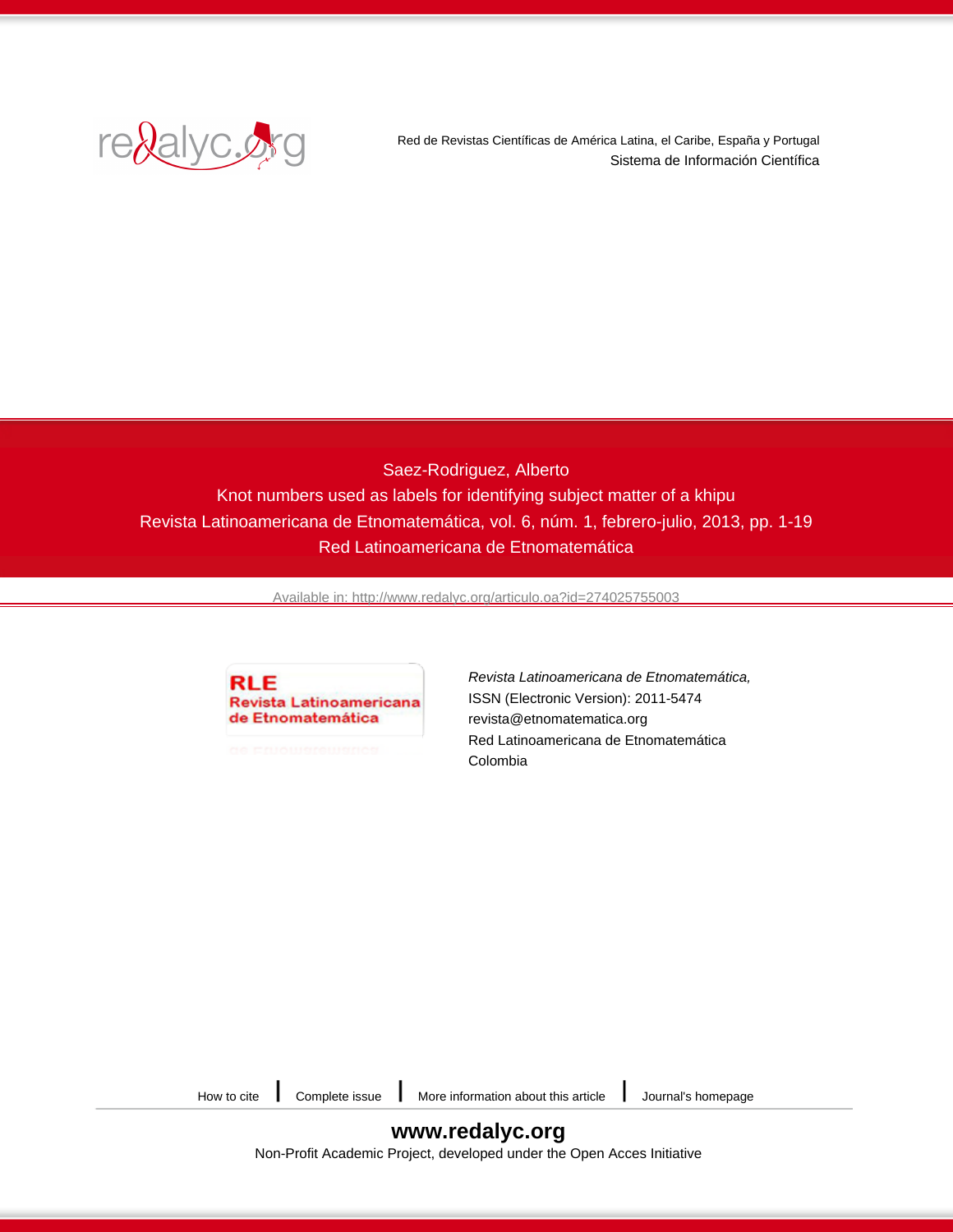Artículo recibido el 13 de abril de 2012; Aceptado para publicación el 28 de noviembre de 2012

# **Knot numbers used as** *labels* **for identifying subject matter of a**  *khipu*

# **Identificación del tema del contenido de un** *quipu* **considerando a los valores numéricos de los nudos como** *etiquetas*

Alberto Saez-Rodriguez<sup>1</sup>

#### **Abstract**

This investigation presents a new way to look at the numerical *khipu*, a knotted-string recording device from Pachacamac (Peru), and the types of information it contains. In addition to celestial coordinates, *khipu* knots apparently pertain to an early form of double-entry accounting. This study hypothesizes that the *khipu* sample has the recording capacity needed to register double-entry-like accounts. After the identification of its subject matter, the *khipu* sample was studied in an attempt to ascertain whether the knot values could represent instructions from the Inca state administration to a local accounting center. The results indicate that the numerical information in the pairing quadrants (determined by the distribution of S- and Z-knots) should be read from top to bottom along the full length of the string and can then provide certain complementary details regarding the projected corn stocks of the Inca state.

**Keywords**: Double-entry accounts, corn stocks, Pairing quadrants; S- and Z-knots; Subject matter of a *khipu*.

#### **Resumen**

Este estudio presenta un enfoque para extraer toda la información posible de una muestra de *quipu* numérico (sistema de cuerdas anudadas) de Pachacamac (Perú) ya que, además de conformar un sistema de coordenadas celestiales, podría contener, también, un sistema primitivo de contabilidad por partida doble. En el presente trabajo se hipotetiza que la muestra de *quipu* posee la capacidad necesaria para poder registrar dobles anotaciones contables. Luego de identificar el tema central del *quipu*, la muestra fue estudiada con el fin de intentar determinar si dicho *quipu* podría contener instrucciones contables provenientes de la Administración estatal inca destinada a un centro de contabilidad local. Los resultados indican que la información numérica contenida en los pares de cuadrantes (determinados por una distribución de nudos en S y en Z) debe ser leída desde arriba hacia abajo a todo lo largo de las tiras de nudos y que contienen informaciones numéricas complementarias referentes a reservas proyectadas de maíz.

**Palabras clave**: Contabilidad por partida doble; Provisiones de maíz; Pares de cuadrantes con nudos de S y de Z; Tema del contenido de un *quipu*.

<u>.</u>

<sup>&</sup>lt;sup>1</sup> Affiliated with the Department of Economic Planning and Statistics, Peoples'Friendship of Russia University, RUDN, Moscow, Russia. Email: [alberto.saez2005@gmail.com](mailto:alberto.saez2005@gmail.com)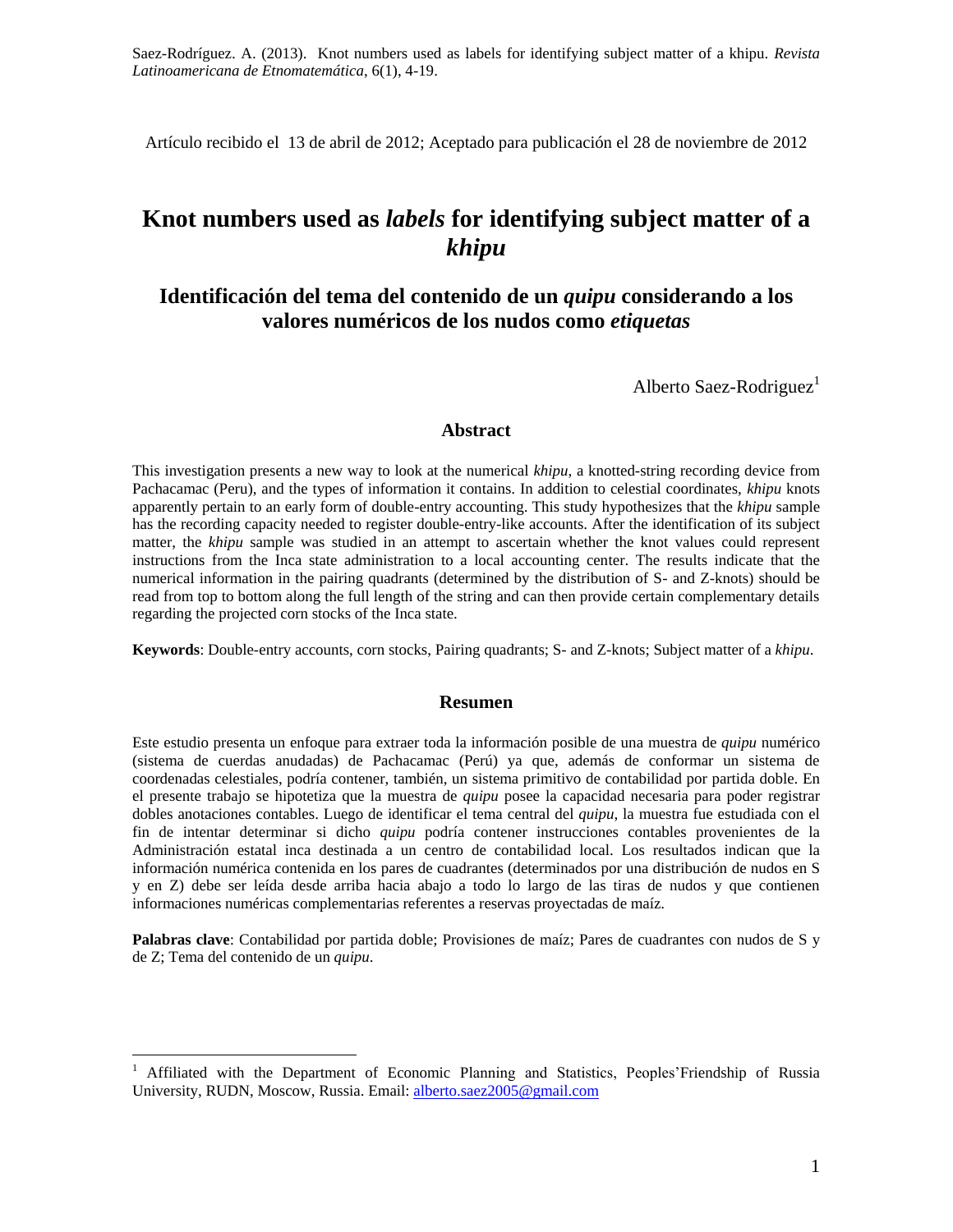#### **Introduction**

Increase and further refine our knowledge and understanding of the patterns in the construction and distribution of *khipu* knots, the author re-examined the numerical *khipu* sample VA 42527. Beginning in the 1970s, Marcia Ascher (1986, 1991, 1997), both individually and with her husband Robert Ascher (2002), conducted invaluable research into the numeric significance of the *khipu* and developed a system of recording *khipu* details that is still widely used today among *khipu* researchers. In recent decades, there has been increasing research on the string-processing and manipulation procedures involved in the early phases of *khipu* construction. Most studies that have explored the analogy between the figure-eight knot (Figure 1) and the system of information registry encoded into the knotted *khipu* have addressed with Inca accounting (e.g., Asher, M. 1986, 1991, 2002; Urton 1998; Sarmiento de Gamboa 1999: 41; Urton 2003; Salomon 2004).

## **Literature review of the** *khipu* **"accounting" system.**

It is believed that the double-entry system of bookkeeping was introduced to Europe in the early sixteenth century by Luca Pacioli, the monk who tutored Leonardo da Vinci in mathematics. This system has been in use in most of the developed world for over 500 years and appears likely to remain a popular method for recording accounting transactions. According to the mid-seventeenth-century Jesuit chronicler Bernabé Cobo (1983 [1653]: 253–254), the Inca designated certain officials to perform accounting-related tasks. These officials were called *quipo camayos*, and the Incas had great confidence in them. Therefore, I asked two key questions:

[Q1] What statistical accounting (quantitative) form might the conventional Inca recording units (the numerical values for quantities) have taken?

[Q2] Could numerical *khipus* contain fully coded information regarding a grain inventory/accounting system?

The first question addresses the issue of whether the *khipu* recorded information on materials in the state warehouses (*collcas*) in a statistical accounting (quantitative) form. The second question is more novel because it raises fundamental questions pertaining to the purpose and manner of use of the *khipu*.

2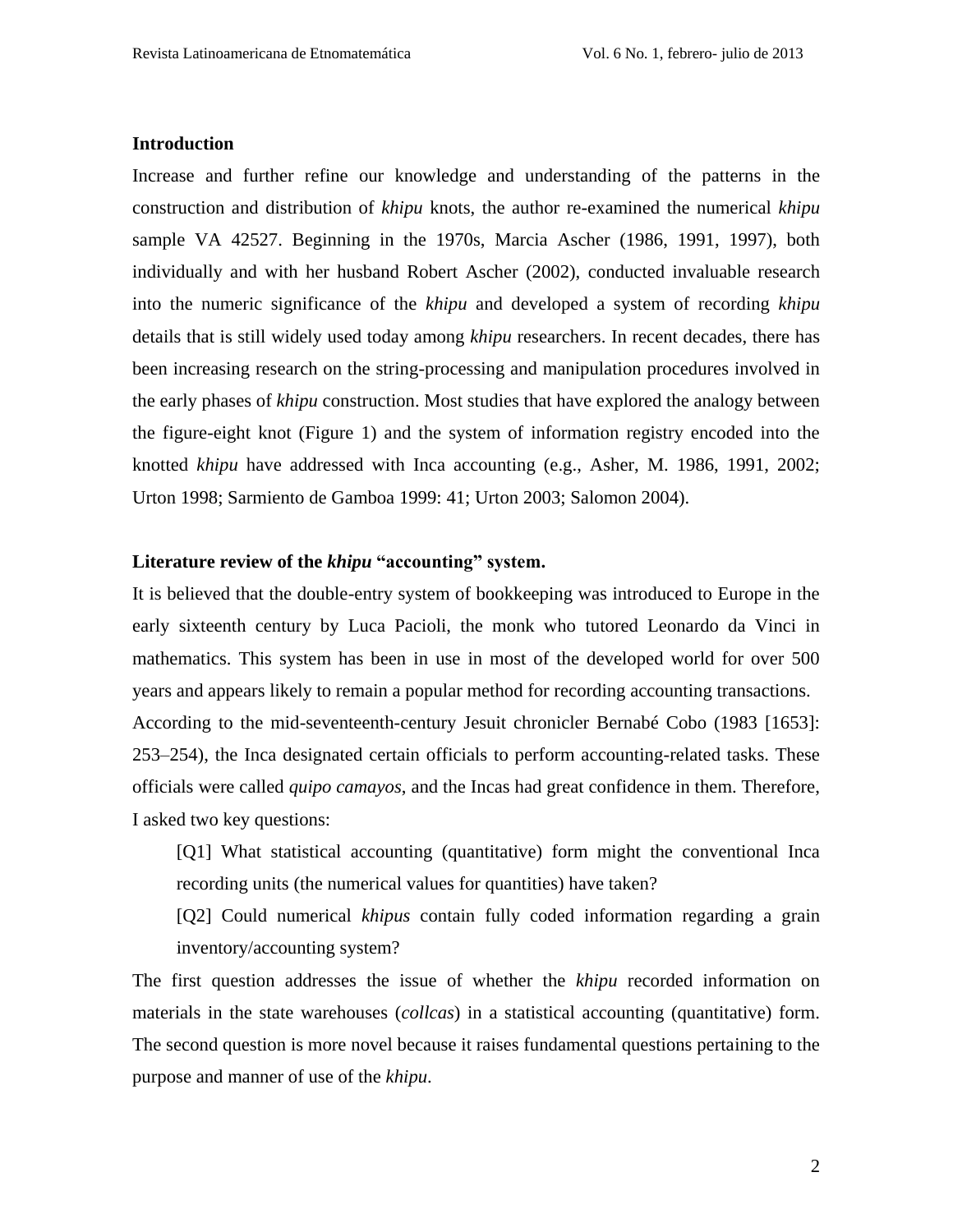#### **Materials and Methods**

#### **Sample description.**

The *khipu* sample VA 42527 (Museum für Völkerkunde, Berlin) contains an arrangement of one figure-eight knot tied to a separate string (i.e., pendant string n° 21). Figure-eight knots on decimal *khipu* normally signify the numerical value of one (Locke 1923: 31). Our sample (see Figures 2 and 4) includes 21 pendant strings without any subsidiary strings. The primary cord is brown, whereas the pendant strings are white (Radicati di Primeglio, [1951], 2006). Urton's four-part organization of knot directionality (Urton, 2003: 87) was studied using this *khipu* sample (Figure 4). However, before beginning, it may be helpful to the non-Andeanist reader if I describe the basic features of the *khipu*.

#### **Structural properties.**

The study of *khipu* structural properties has been advanced in recent years by the research of Gary Urton (1994, 2003). Urton"s focus on structure has heightened awareness of the degree of variability and patterning in spin/ply direction (see Figure 2), attachment type, and knot-direction variation (see esp. Urton 2003: 74–88). In particular, Urton suggested that the S-knots in the upper left quadrant may be read together with those in the right quadrant, rather than simply read down the full length of the string from top to bottom (see Table 1 and Figure 2). Exploring this line of reasoning, Urton (2003: 153) noted that the knot pattern displaying Z-type single, long, and figure-eight knots is roughly twice as common as the pattern displaying S-type knots in all three positions (Figures 1, 2 and 3).

#### *Khipu* **knots and their numerical values.**

The first point to make regarding the registration of numbers in the *khipu* concerns the types of knots used (see Figure 1). There are three knot types: figure-eight knots, indicating ones (i.e., single units); long knots, which signify the units from 2 to 9; and single knots, which, depending on their position on a string, may signify any one of the full decimal units (i.e., 10s, 100s, 1,000s, or 10,000s). According to M. & R. Ascher (1997 [1981]), there is a distinction between knot values signifying numbers used as magnitudes and knot numbers used as labels. The former constituted the basis of recording and accounting in the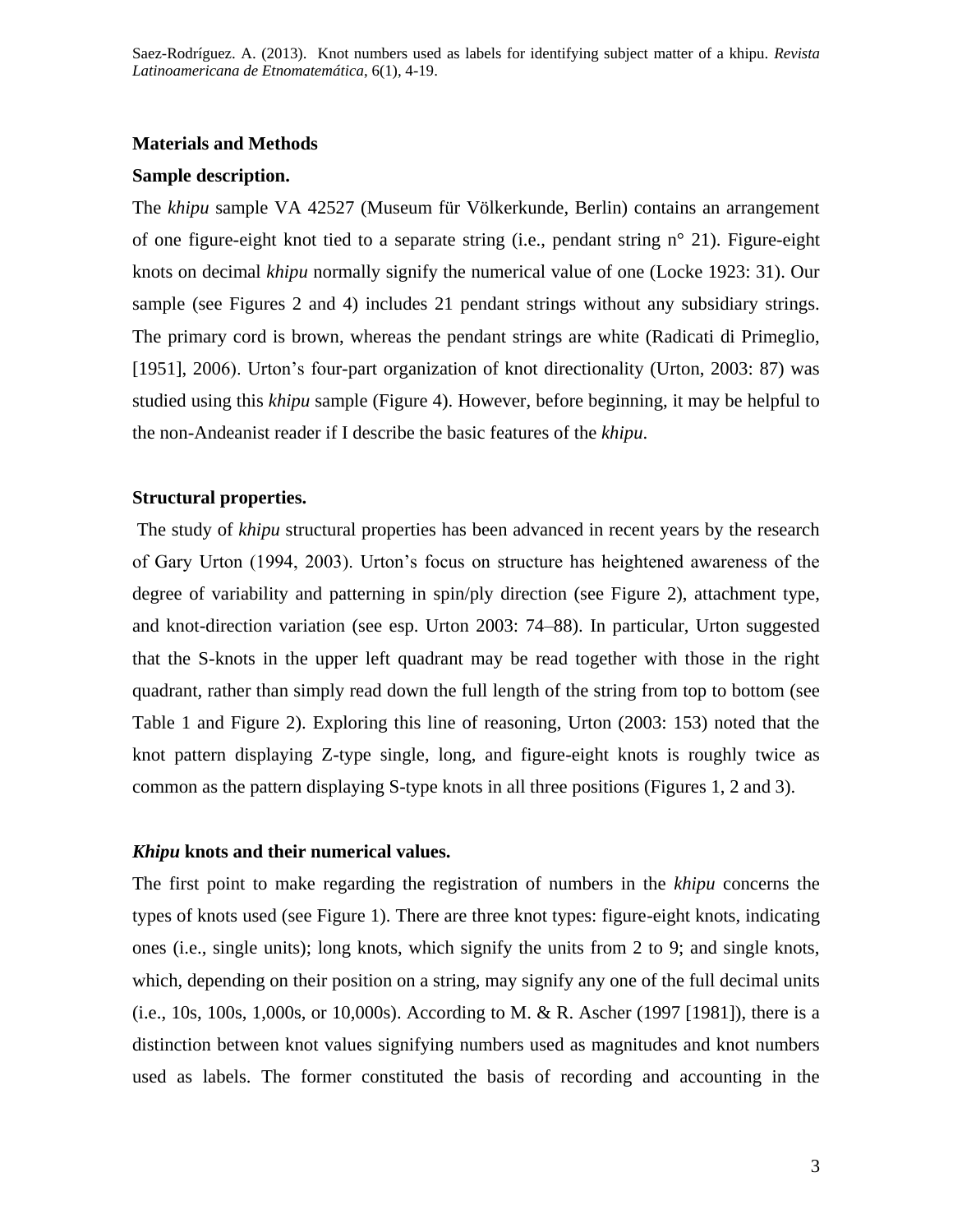statistical (quantitative) *khip*u. Linking the notion of "number labels" with recorded Quechua/Inca ideas regarding the use of both numbers and labels, we can interpret the knots of the *khipu* sample as both numbers and labels. Thus, for instance, one can argue that the Aschers" notion of "number labels" could be interpreted as the information related to the general subject matter of the *khipu* (see Figure 5).

## **The** *Khipukamayuqs* **(***khipu* **makers).**

The former Inca record keepers – known as *khipukamayuqs* (knot makers/keepers) – supplied Inca rulers with a colossal variety and quantity of information pertaining to censuses, accounting, tributes, ritual and calendrical organization, genealogies, and other matters (Nordenskiöld, 1925; M. Asher 1986, 1991, 1997; Urton 2003: 3). Although the *khipukamayuqs* (the *khipu* makers) could "read" the *khipu* by running their fingers along the strings, no way currently exists to read the *khipu* that have survived. Other relevant factors could be revealed by the allocation of an appropriate organizing principle to the techniques for interpreting accounting values registered in the *khipu*.



**Figure 1**. *Khipu* knot signs and their numerical values (Adapted from Urton, 2003)

E i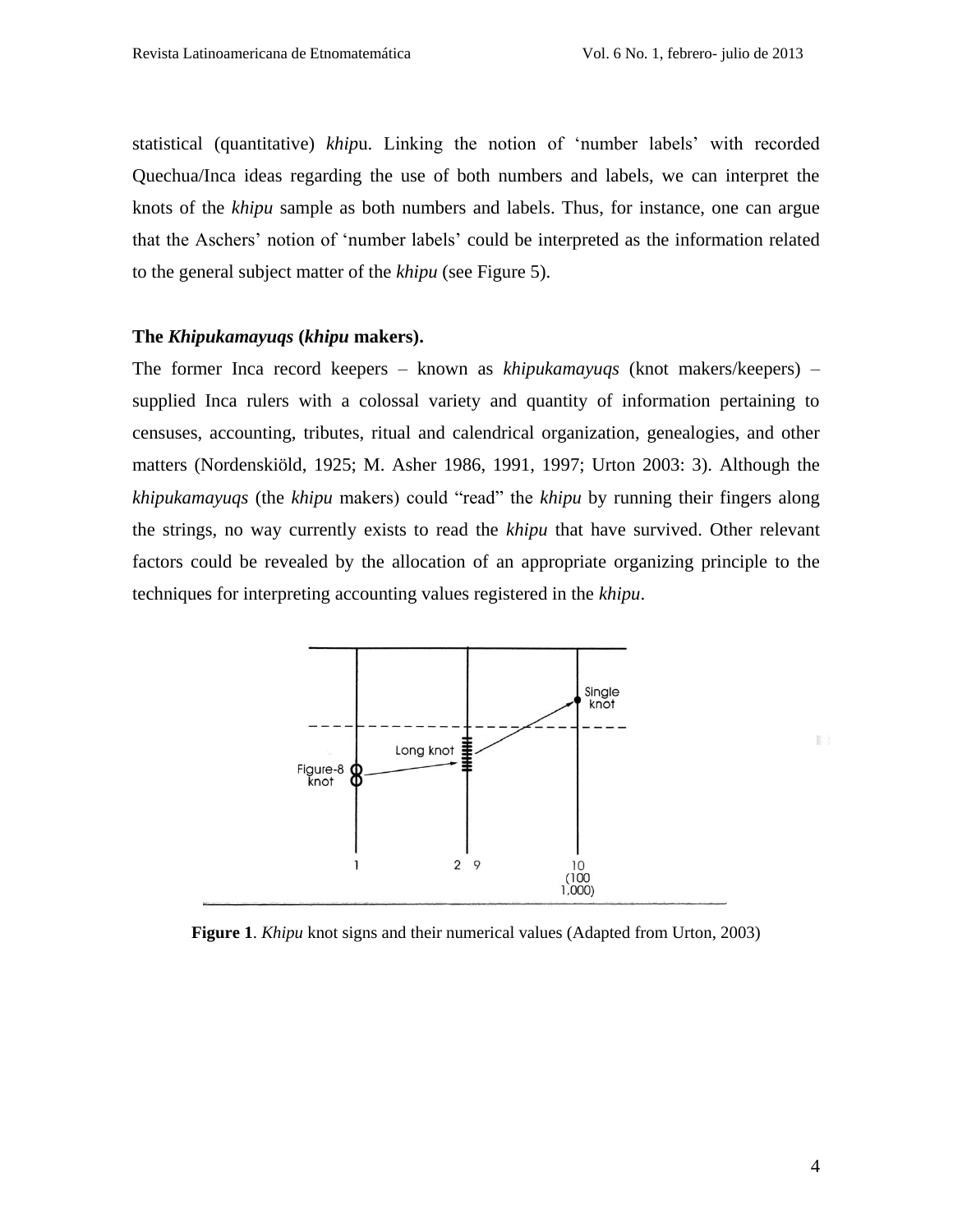

**Figure 2.** The four-part organization of knot directionality on the *khipu* sample (see Fig. 4) and the distribution of S-knots (1 to 7) and Z-knots (8 to 21). Adapted from Urton (2003, p. 87) with added elements.



**Figure. 3**. Long knots of types S (left) and Z (right). (Source: *Khipu* Database Project at Harvard University, 2009).



**Figure 4.** *Khipu* sample from Pachacamac (VA 42527, Museum für Völkerkunde, Berlin). Source: G. Urton (2003).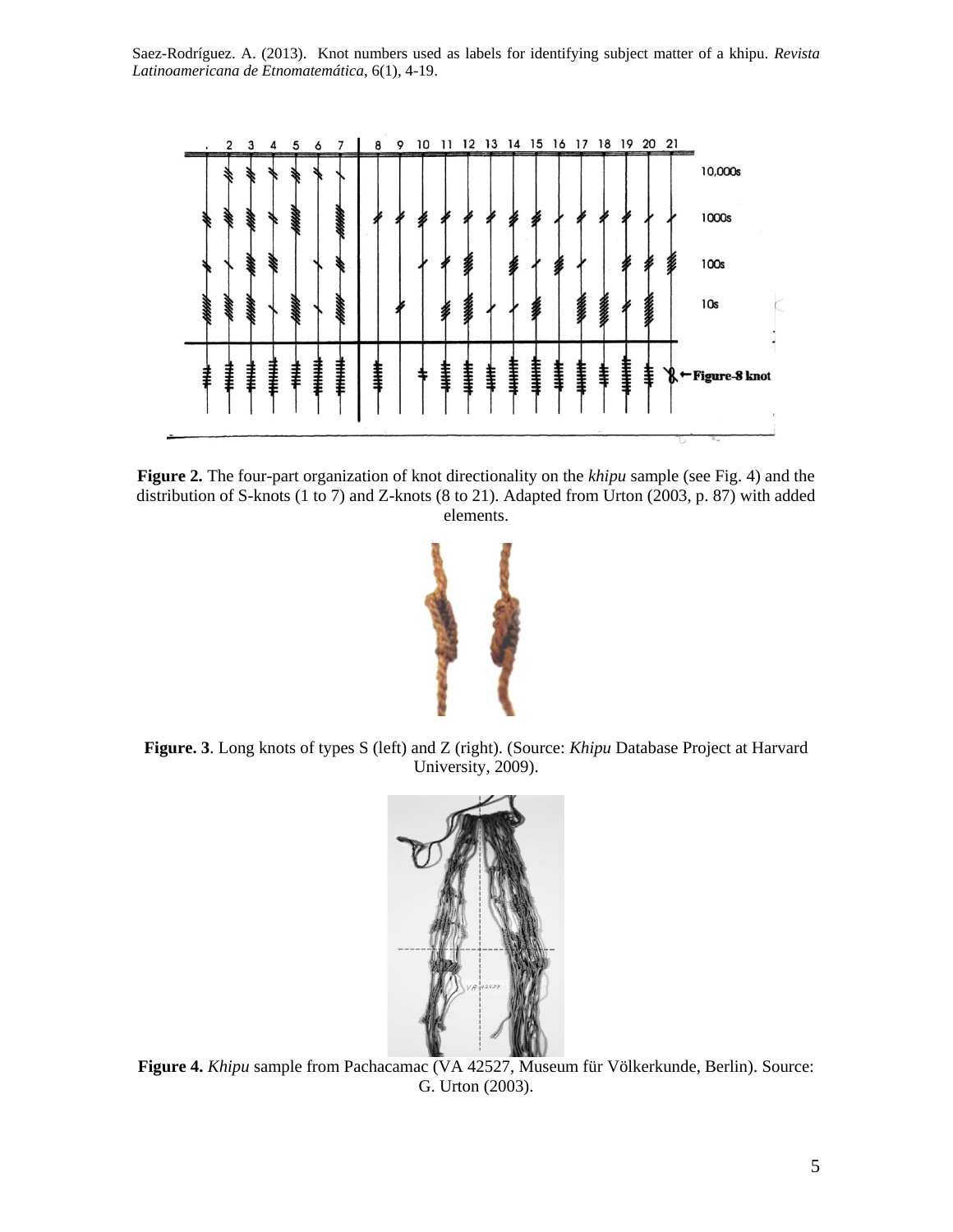#### **Procedure**

#### **Identifying the general subject matter of the** *khipu* **sample.**

What was the *khipu* sample really counting? In the absence of a class indicator for the *khipu* sample, we do not know what objects were counted upon it. I therefore suggest that the *khipu* record keepers might have invented a configuration of string structures (e.g., the distribution of S- and Z-knots) to indicate the administrative class of the *khipu* in question, as well as its general subject matter and the magnitude of the units it recorded.

There was a close connection between the Pleiades (known as *Collcacapac* in Quechua) and the provision of food supplies. According to Randall (1987) and Laurencich-Minelli  $\&$ Magli (2009: 118–119), the seven stars of the Pleiades were considered to be a "granary" (*qolqa*), and regular observations of these stars were conducted to help determine the times for planting and harvesting crops. This idea is also supported by Salomon & Urioste (1991), who found that the Huarochiri manuscript described the considerable effort made by the Inca in the observation of the Pleiades at dawn and stated that their brightness was used to forecast harvests. Brightness data would have given the Inca all of the information they needed to use from these stars for agricultural purposes.

In the research of Saez-Rodriguez (2012), a simple linear regression analysis was performed to translate the *khipu* sample's values (see Table 5) into a realistic-looking representation. The general graphical representation of the information in the pairing quadrants (as determined by the distribution of S- and Z-knots) can be used to gain an overall view of the subject matter of the *khipu*, i.e., to figure out what the *khipu* sample was really counting. In this analysis, it is noteworthy that the observed distribution of the longknots' values (valuing each knot between 2 and 9 in accordance with its number of turns) along two perpendicular axes (x and y) corresponds to the brightest stars in the Pleiades cluster if one constructs a linear relationship using S-knots for *x*-values and Z-knots for *y*values (see Figure 5).

In addition, the appearance of these stars coincided with the sailing season in antiquity; sailors were well advised to set sail only when the Pleiades were visible at night, lest they meet with misfortune. Thus, more concretely, my re-study of the *khipu* sample previously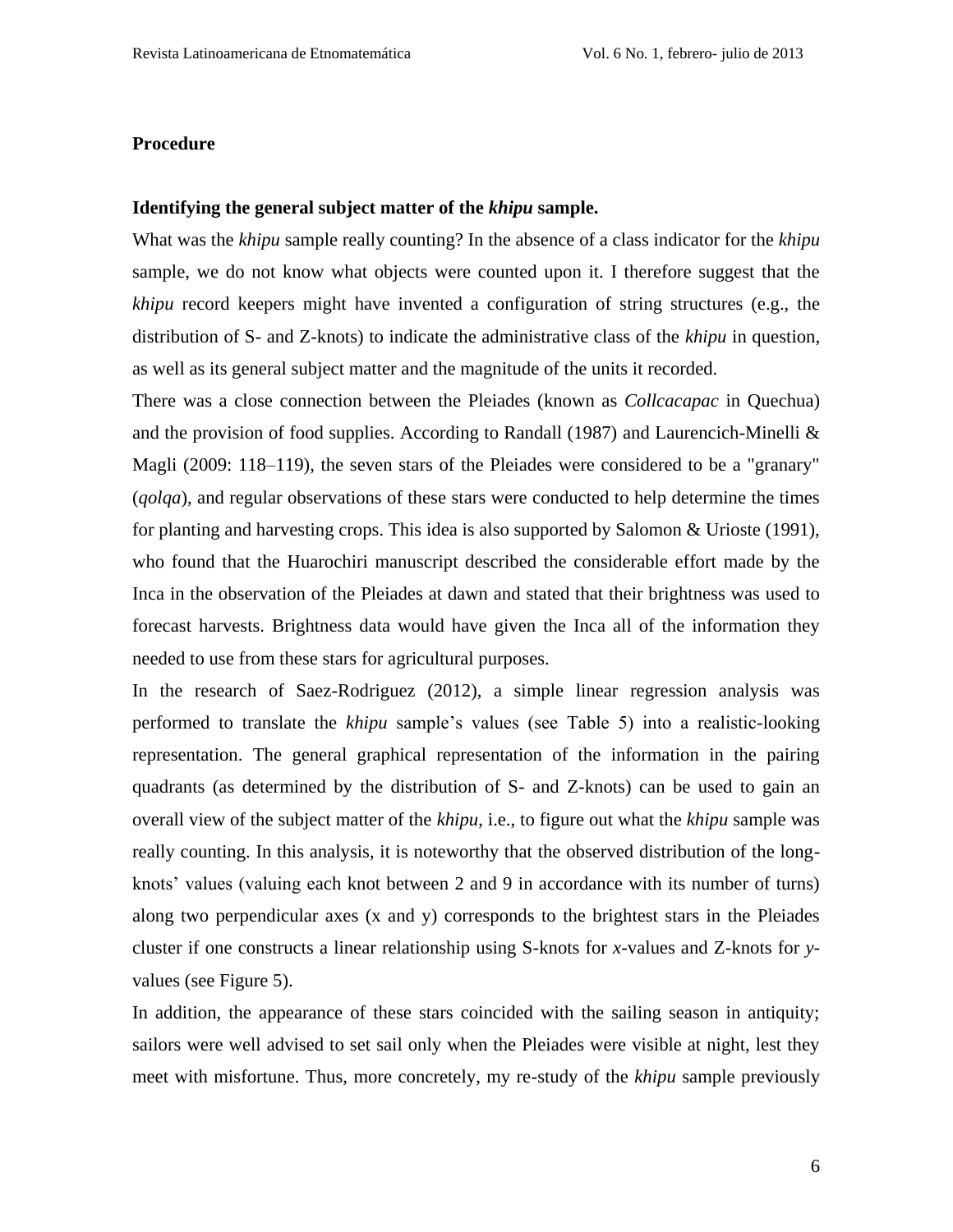investigated by Nordenskiöld (1925) and Urton (2003) involved using the additional pieces of information identified through the linear regression analysis to produce a graphical representation of the organization of the stars of the Pleiades. In particular, the graphical representation of the Pleiades shown in Figure 5 appears to suggest that it corresponds to the general subject matter of this particular sample, i.e., maize (see Paragraph 2.1.2 regarding knot values).

## **Forms of Information.**

I argue, as emphasized by Urton (2003: 78), that the idea described above would be a significant misinterpretation of the importance of these construction features and their variations within the *khipu* coding system, for three different reasons. Although corn production was extensive and state-organized in areas such as the Cochabamba Valley (in the Late Bronze Age), if traditional interpretations of the upper left quadrant of the *khipu* (see Urton 2003: 87) are used to represent the enormous stocks of corn or projected corn stocks (i.e., carryover stock) accumulated by the Inca, the resulting estimates nonetheless appear quite excessive (i.e., 3,275; 34,167; 35,577; 22,419; 37,076; 21,109; 18,379), particularly after realizing that the values are expressed in *raki* and that each *raki* is 30 kg. I thus divided Urton"s values (2003: 87) by 10. Table 1 illustrates the resulting values according to a system that mathematicians call "base 10." I did so because I believe that the "ones" position (i.e., the long knots) represents certain contextual information contained in the *khipu*; thus, the presumed "tens" actually represent "ones," the next digit represents the number of "tens", and this pattern persists up the entire length of the strings, resulting in the following values: 327/5; 3,416/7; 3,557/7; 2,241/9; 3,707/6; 2,110/9; 1,837/9. This interpretation would imply that the Inca could have "inscribed" (tied, dyed, and twisted) basic information on the *khipu* for later retrieval by trained *khipukamayuqs*. Assumptions that the upper left quadrant (Figure 2) could represent any of a range of products, such as bales of cotton (*utkhu*), bales of wool (*millma*), or a small cereal such as *quinoa* (pronounced keen-wa), still produce presumed figures that appear quite excessive, particularly when accounting for the weights and measures used by the Incas such as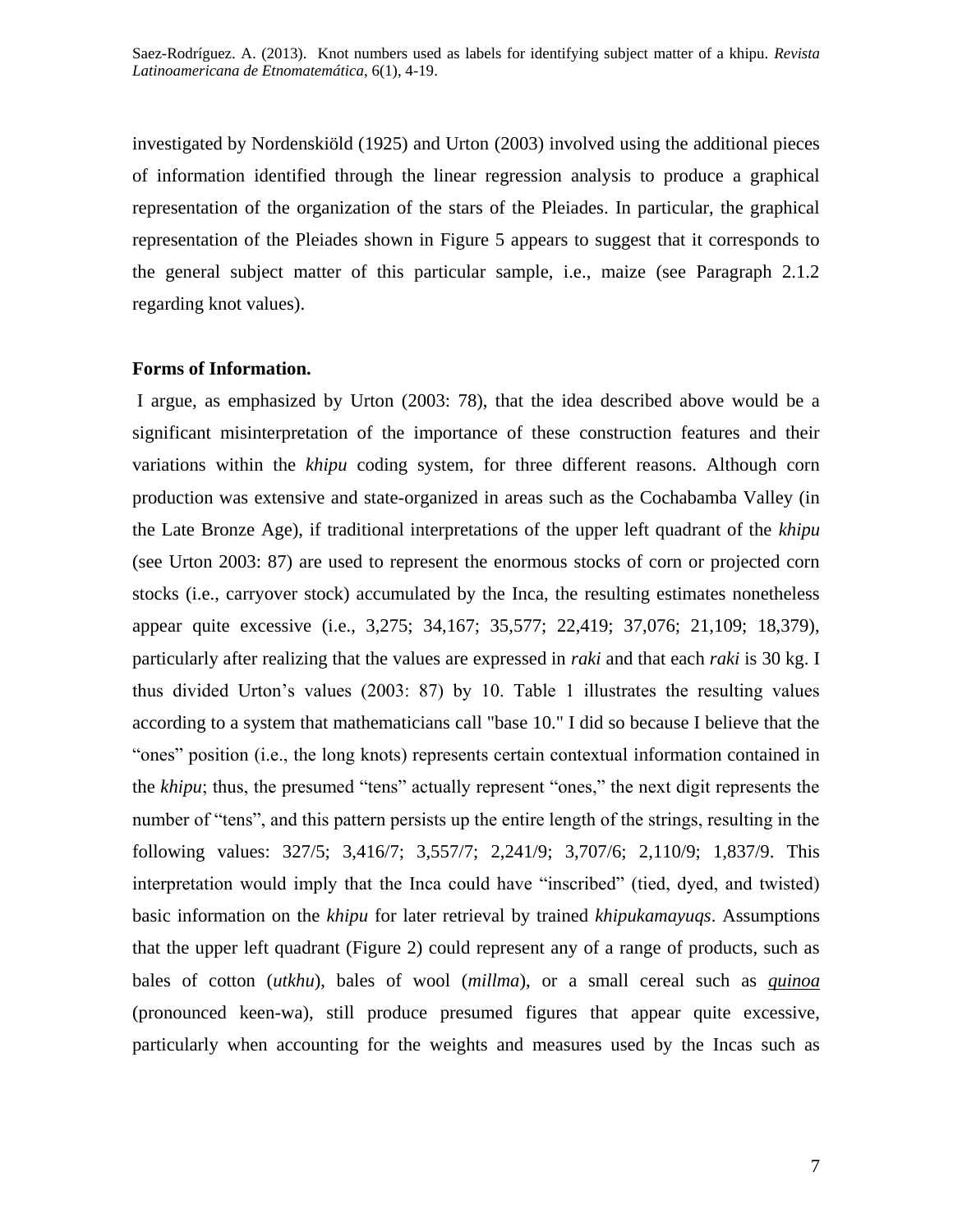*poqchay* (11,502 kg each), *phoqcha* (60 kg each), *raki* (30 kg each), *ch'eqta* (1/2 *raki*), or *tupuna* (also known as *armu* or *armut*, and equal to 60 kg).

#### **Arranging all pendant strings of the upper right quadrant in pairs.**

If *khipu* can be deciphered, the analysis of the previous subsection is the type of approach that will accomplish that task (Urton, 2003). In undertaking this critique, I adopted a novel approach that is similar to that used by Saez-Rodriguez (2012). As stated above, although scribes (*khipukamayuqs*, the *khipu* makers) could "read" the *khipu* by running their fingers along the *khipu* strings, no method currently exists to read the *khipus* that have survived.

Corn was the most important crop in the Inca Empire. It was a major resource for nutrition, the basis for the corn beer called chichi that was consumed during all rituals, and a staple food crop for the peasant communities. Corn was a major tribute item provided to the state. Grown in state-controlled fields with the use of corvée labor (*mit'a*), corn was stored in massive granaries (storehouses for threshed grain or animal feed) established near the regional administrative centers of the Inca (Bauer, 1996). I therefore assumed that the records on our *khipu* represented the different varieties of corn during a given period of Inca culture.

#### **The justifications for my assumptions.**

In this particular sample, I also observed that half of the values on the 14 pendant strings (nos. 8 to 14 in the upper right quadrant) were higher than the remaining values (nos. 15 to 21). As Table 1 and Figure 2 show, we can thus arrange pairs of pendant strings (A and B) such that pendant string B represents a smaller (or equivalent) quantity than its partner (pendant string A). Pendant string A should, therefore, indicate values greater than or equal to those in pendant string B ( $A \geq B$ ). In accordance with this reasoning, I found that the sum total of the numeric values contained within strings 15B, 16B, 17B and 18B (315 +  $140 + 217 + 209 = 881$ ) is a multiple of 29.5 (see Table 2), which makes sense because a synodic months (lunations) last approximately 29.53 days (see Nordenskiöld, 1925). According to this principle, if reading from the top to the bottom, we might interpret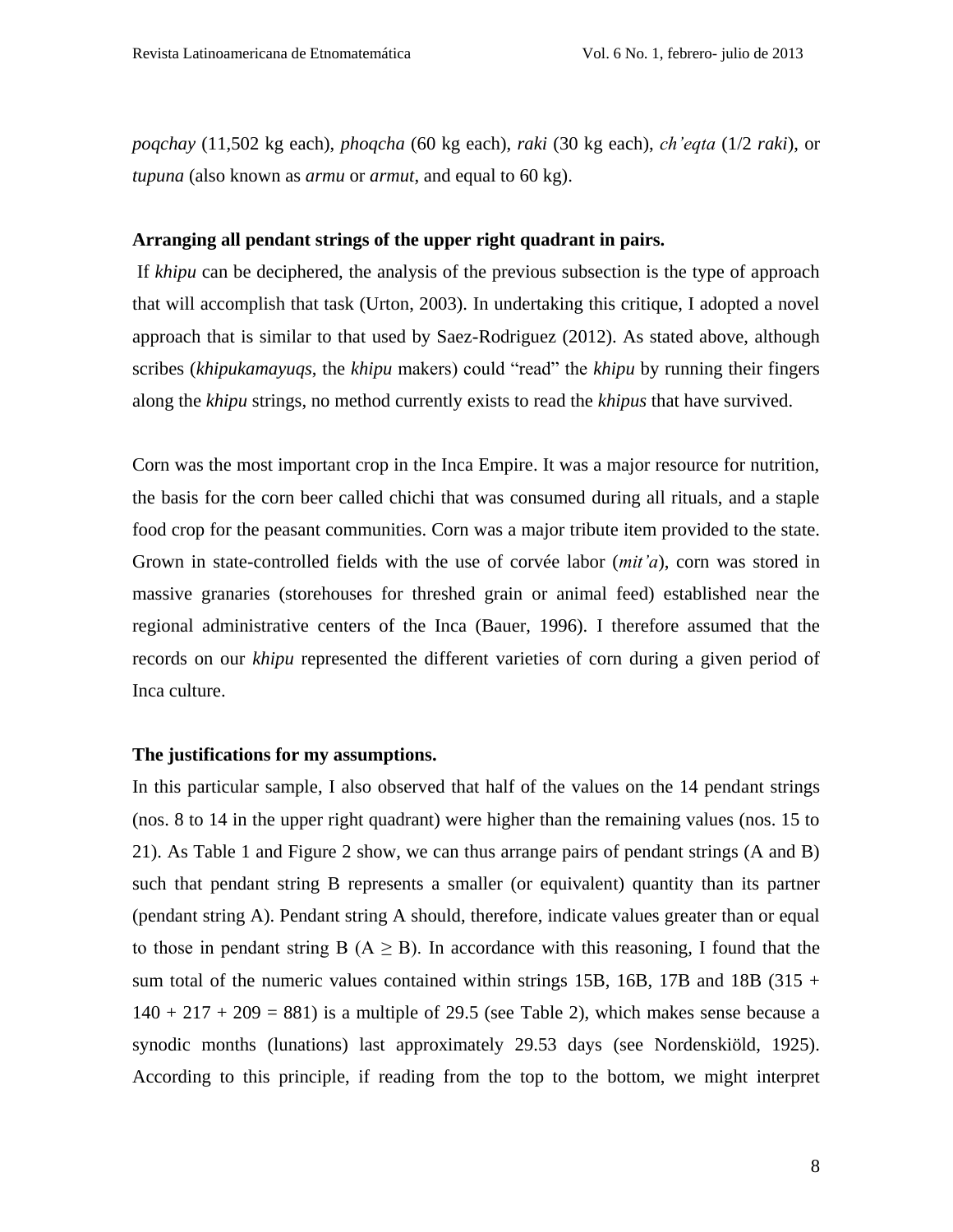pendant string  $n^{\circ}$  1 as representing the quantities  $3/2/7/5$ , or 327.5. Similarly, pendant string n° 2 would represent 3,416.7, and so forth, as illustrated in Table 1 (see Urton, 1994 for more details). Therefore, I agree with Urton (2003: 88) that we need to revise our approach to the study of the quantitative values recorded on the *khipu*.

These results indicate the existence of a preferential pairing assortment of strings. More careful observation revealed the more efficient logic apparently used by *khipucamayuqs* for arranging pendant strings in pairs, namely, pairing the first pendant string with the last, the second with the next to last, and so forth. Moreover, I made an attempt to examine the tributary system imposed by the Inca regime on the present *khipu* sample. As Table 2 shows, dividing the sum of the values of pendant strings 8A and 9A ( $200 + 202 = 402$ ) by 27.25 (a time that corresponds to the length of the sidereal month, which is just over 2 days shorter than the lunar month of 29.5 days). Because this calendar was based on the moon, it had only 327 days, which corresponds to twelve months of 27.25 days each. It therefore appears that the tribute was assessed in the form of public labor, with the local *ayllus* ("local community") obligated to work in the construction of the *Qhapaq ñan* (the main "north–south royal road" ranging for 6,000 km) for 14.75 months. Finally, dividing the sum of the numerical values of the pendant strings 19B, 20B and  $21B (232 + 139 + 151 = 522)$ by 41 sets of 7.97 days (i.e.,  $\equiv$  41 eight-day weeks, totaling 327 days), we obtain 12.7 months, which corresponds to a twelve-month lunar calendar. Observations of the constellation Pleiades in the sky corrected the discrepancy in a 327-day year (see Figure 2).

## **Results**

## **Results for string pairings in both upper left/right quadrants**

Once our graphical representation (i.e., the Pleiades star cluster) has identified the *khipu* subject matter, linking the *khipu* sample to the Pleiades (with maize), we can gain a clearer understanding of the upper left quadrant (ply direction "S"). Projected maize stocks (i.e., carryover stock) were stored by the Inca for times of war or famine. Table 2 illustrates the information issued from the state administration to a local accounting center regarding the projected usage of the produced corn. It is widely believed that the Inca *khipus* contain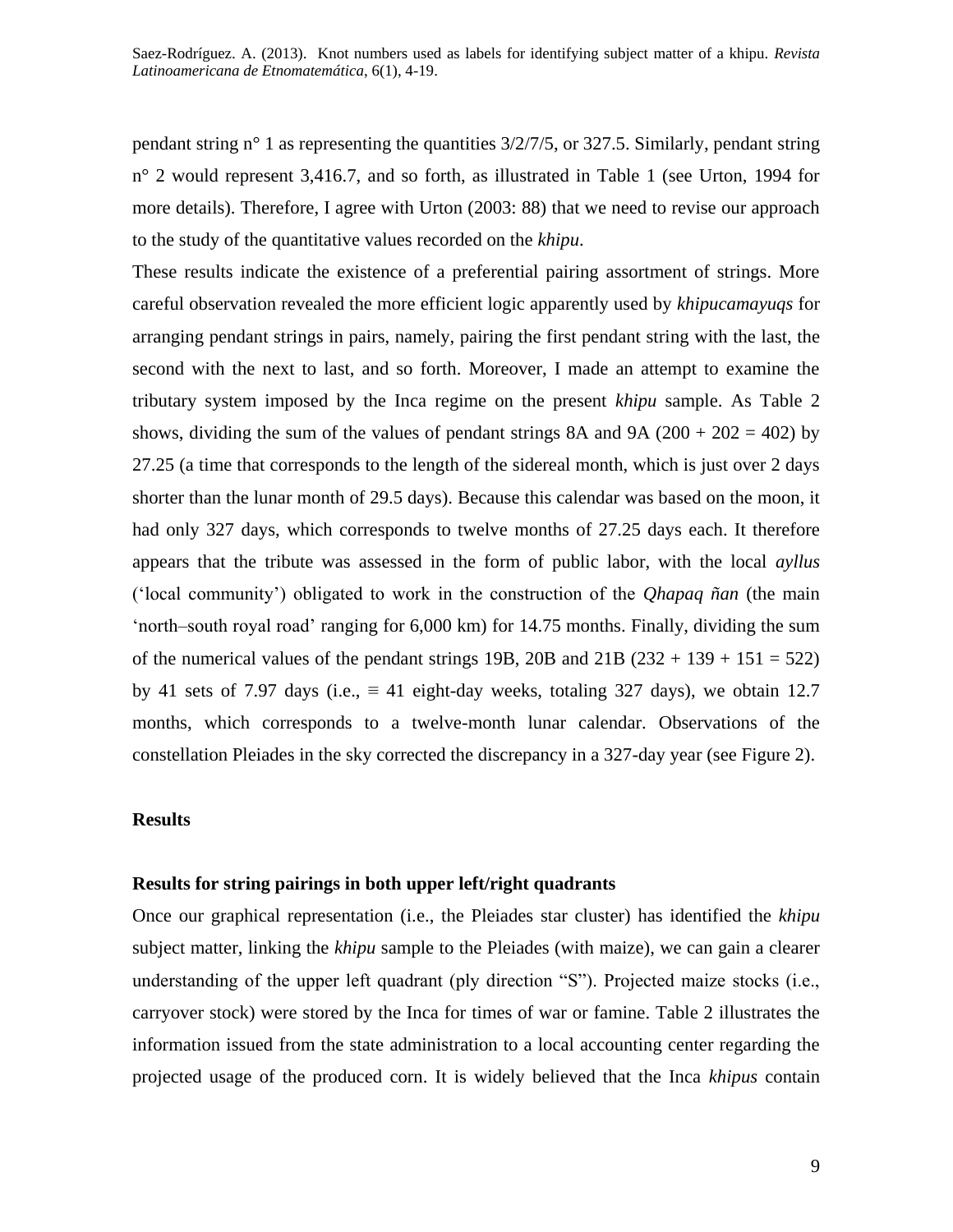calendrical notations, but no satisfactory demonstration of this notion has been possible. As Table 3 shows, if we divide the sum of the remaining balances  $(64 + 78 + 16 + 40 + 61 +$  $26 = 285$ ) by 10 we obtain 28.5, which is very close to the time between lunations:  $\approx 29 \text{ day}$ lunar cycle. The Inca grain storage system for times of war or famine, which was based on a 10 month cycle (see Table 2), suggests the further possibility of a count by "tens" that could result in a formal year of 10 months. Although at present, corn storage lengths range from three to 24 months, at the time of the Inca Empire maize was stored for 10 months (10 synodic months,  $10 \times 29/2 = 295$  days), indicating that corn was commonly consumed prior to or by the time the new season's maize was ready for harvesting (see Tables 1  $\&$  2). Therefore, months are divided into weeks of 10 days (NC, 260), as ten is the basis number for any Inca system of land organization.

I observed that the numbers arranged in calendrically significant patterns were used for agricultural purposes in the "farm account books" kept by the *khipukamayuq* (accountant or warehouse keeper) to facilitate the closing of his accounting books (see Tables 1, 2 and 3). It served, perhaps, as a basis for the calculation of the farmers" tribute (*ñan*) paid to the Inca emperors in the form of production. Although the meaning of *ñan* in Quechua is "road," the Inca people rendered abundant tribute in the form of production (and sometimes in the form of a labor tax) to the Inca emperors in the construction of the *Qhapaq ñan* (the main north– south royal road), including highland and coastal routes, according to the Inca tribute system. Although it is a highly speculative suggestion, I have long wondered if long Sknots could have been "read" and given logographic values, e.g., words related to maize (see Table 3).

An analysis of the projected maize stocks on this *khipu* sample (Table 2) demonstrates that calculations can be performed using the totals in Table 2  $(332 + 3,423 + 3,564 + 2,250 +$  $3,713 + 2,110 + 1,846 = 17,147$ , and the figures from the string pairs of Z-knots (8A + 9A)  $+ 10A + 11A + 12A + 13A + 14A = 1,774 - (21B + 20B + 19B + 18B + 17B + 16B + 15B$  $= 1,444$ ) produce a difference of  $1,774 - 1,444 = 330$  when we subtract one total from the other.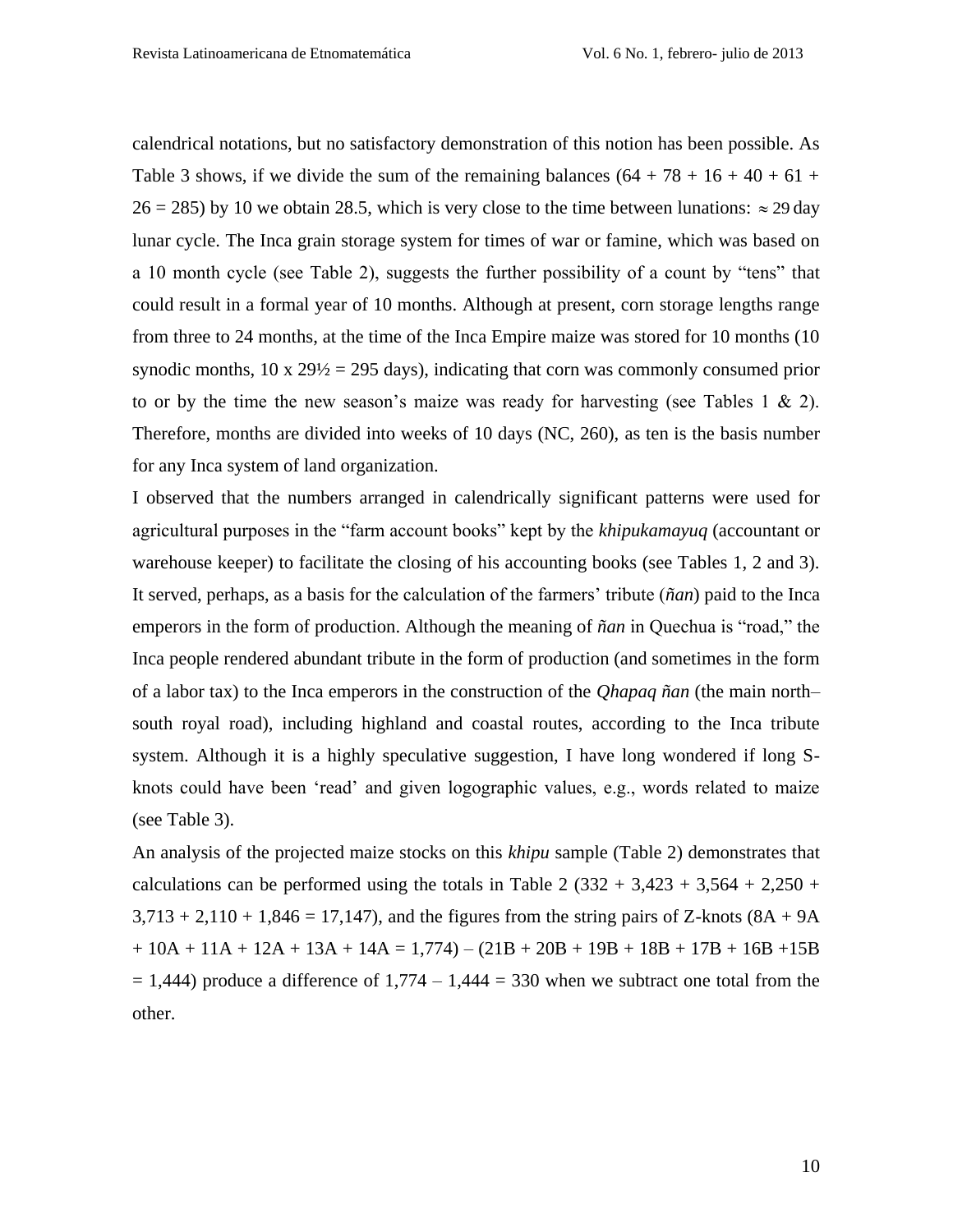According to Tables 1, 2 and 3, the Stocks to Use Ratio indicates the level of carryover stock for corn as a percentage of the total use. The mathematical formula for this relationship is as follows:

Beginning Stock + Total Production – Total Use<br>  $B$ eginning Stock + Total Production – Total Use = Stocks to Use Ratio Total Use

This ratio can then be used to indicate whether current and projected corn stock levels are critical or plentiful. The ratio can also be used to indicate how many days of supply were available to the Inca under current usage patterns:

$$
\frac{17147 + 1774 - 1444}{1444} = 12.10\%
$$

The Inca had a lunar calendar, which had a 327 day year. Thus, as  $327 \times 12.10\% = 39.56$ days of available corn supply, we can speculate that a 12.10% stocks to use ratio for corn indicates that there were  $\approx$  40 days of supply of corn in the Inca reserves. The total production represents the total corn produced in a given year, whereas the total usage is the sum of all of the end uses by which the stock of corn was consumed. This usage would include human consumption, seed, waste, dockage and feed consumption (Garcilaso De La Vega, 1966 [1609-1617]; Murra, 1980).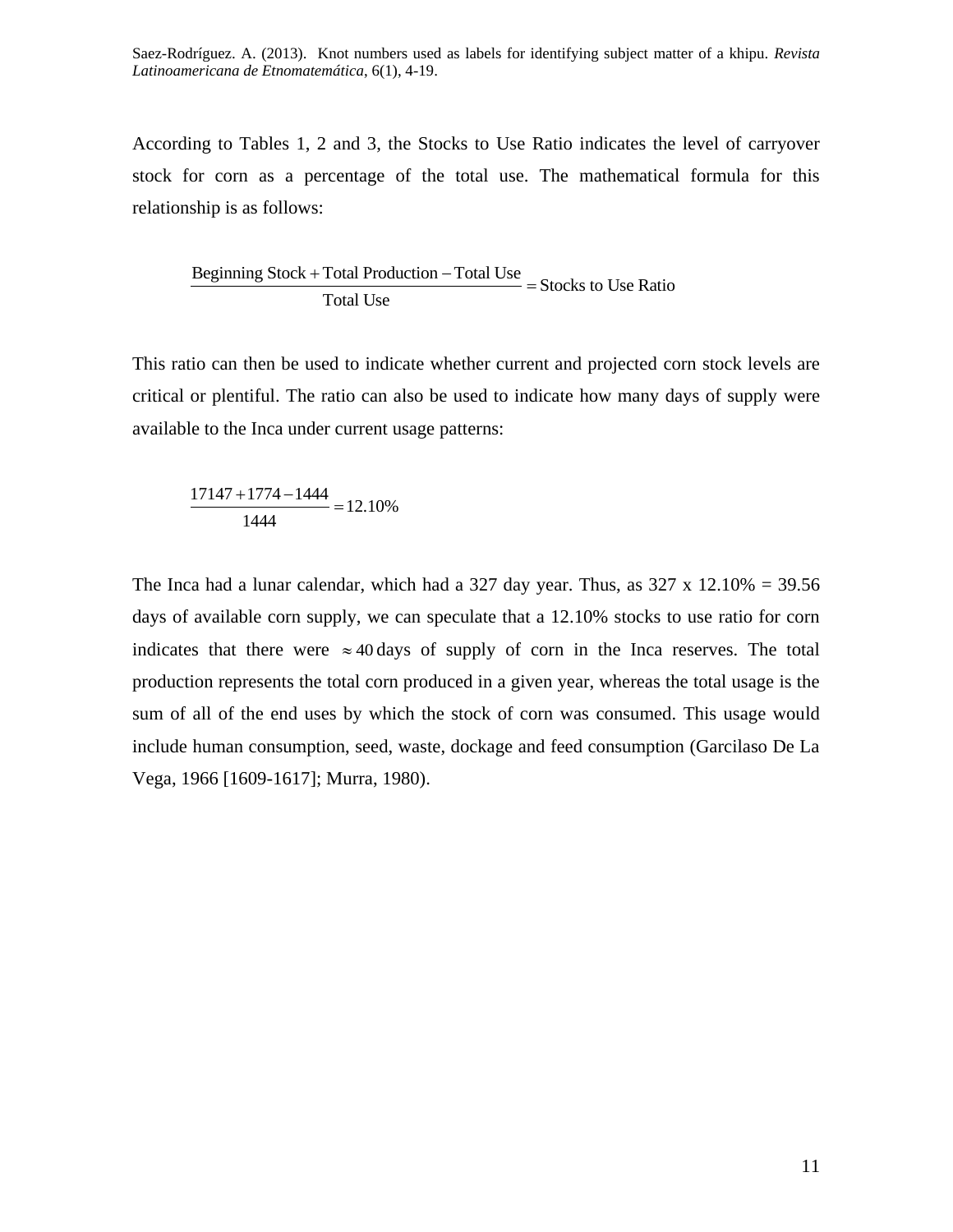

**Figure 5**. The locations of the brightest stars in the Pleiades cluster on the perpendicular axes of the standard *x*, *y*-plane.

Note: A set of 7 points (in black) indicates the positions of the 5 brightest stars in the Pleiades cluster, compared with the simple linear regression line (blue). When written as ordered pairs  $(x, y)$  in accordance with Table 2, the coordinates of the stars are as follows: Atlas (45, 7), Alcyone (66, 7), Merope (72, 5), [Maia (90, 9), Taygeta (91, 9)], Electra (108, 9), and Celaeno (112, 6). Adapted from Saez-Rodriguez (2012).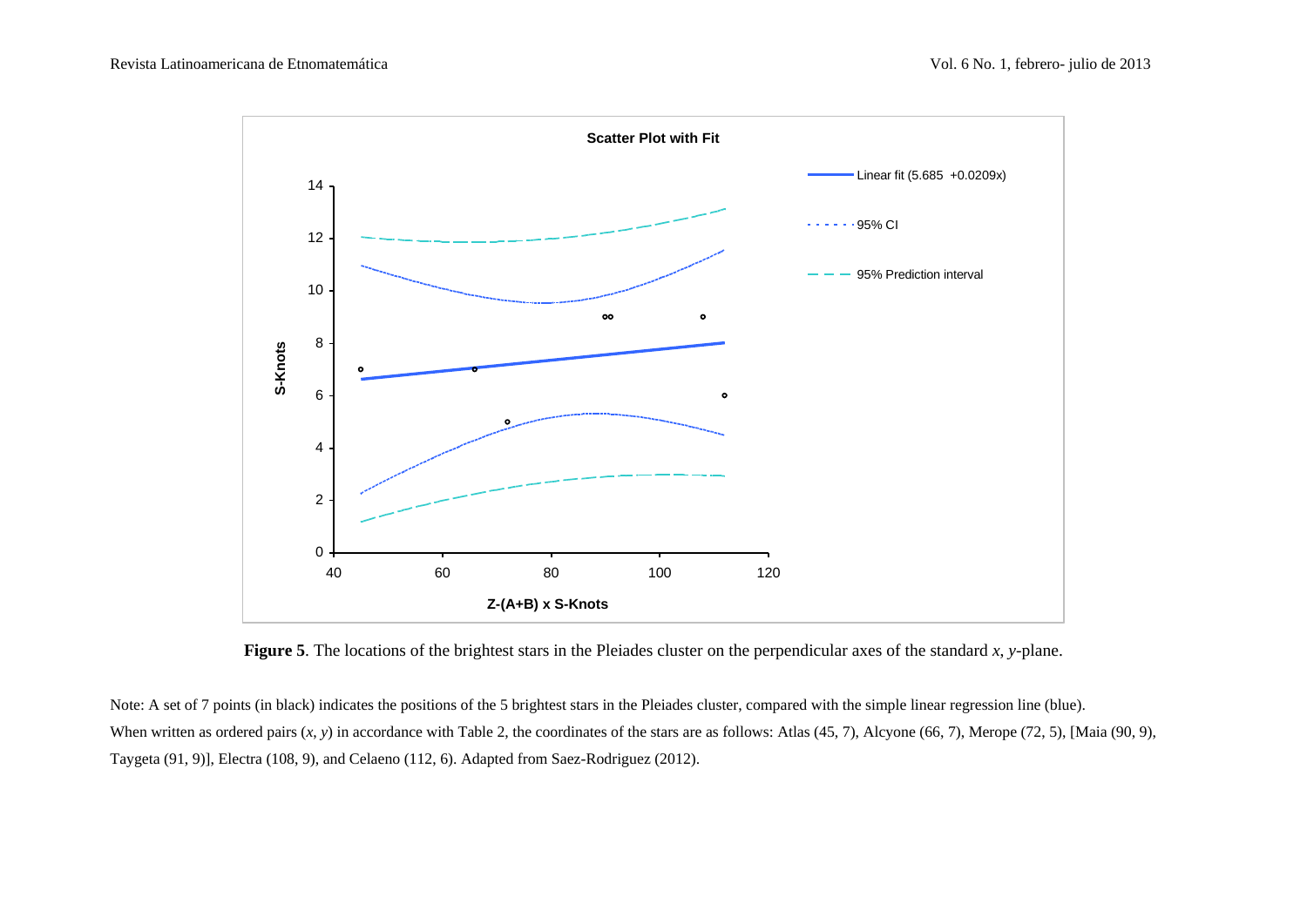

**Figure 6.** A simulated view of the Pleiades as they might appear during a normal year, when high cirrus clouds do not obscure the night sky; eleven stars are visible (left image). Viewing the cluster during an *El niño* year, when high cirrus clouds are more abundant, would reveal fewer stars (right image). Conditions between these extremes would allow an intermediate number of stars to be observed (middle image). Adapted from Orlove et al. (2002).

| S-knots                 |        |        |        |        |              |        | Z-knots |                                   |       |       |       |       |       |       |       |                   |       |       |       |       |       |                    |
|-------------------------|--------|--------|--------|--------|--------------|--------|---------|-----------------------------------|-------|-------|-------|-------|-------|-------|-------|-------------------|-------|-------|-------|-------|-------|--------------------|
| Granary stocks of corn* |        |        |        |        |              |        |         | Corn production in a given period |       |       |       |       |       |       |       | Projected usage** |       |       |       |       |       |                    |
|                         |        |        |        |        | <sub>6</sub> |        |         | 8                                 | - 9   | 10    | 11    | 12    | 13    | 14    | 15    | 16                | 17    | 18    | 19    | 20    | 21    | Decimal<br>units   |
|                         | 30,000 | 30,000 | 20,000 | 30,000 | 20,000       | 10,000 |         |                                   |       |       |       |       |       |       |       |                   |       |       |       |       |       | 10,000s            |
| 3,000                   | 4,000  | 5,000  | 2,000  | 7,000  |              | 8,000  |         | 2,000                             | 2,000 | 3,000 | 2,000 | 2,000 | 2,000 | 3,000 | 3,000 | 1,000             | 2,000 | 2,000 | 2,000 | 1,000 | 1,000 | 1,000s             |
| 200                     | 100    | 500    | 400    |        | 100          | 300    |         |                                   |       | 100   | 200   | 500   |       | 400   | 100   | 400               | 100   |       | 300   | 300   | 500   | 100s               |
| 70                      | 60     | 70     | 10     | 70     | 10           | 70     |         |                                   | 20    |       | 40    | 70    | 10    | 10    | 50    |                   | 70    | 80    | 20    | 80    |       | 10s                |
| 3,270                   | 34,160 | 35,570 | 22,410 | 37,070 | 20,110       | 18,370 |         | 2,000                             | 2,020 | 3,100 | 2,240 | 2,570 | 2,010 | 3,410 | 3,150 | 1,400             | 2,170 | 2,080 | 2,320 | 1,380 | 1,500 | Totals             |
| 327                     | 3,416  | 3,557  | 2,241  | 3,707  | 2,011        | 1,837  |         | <b>200</b>                        | 202   | 310   | 224   | 257   | 201   | 341   | 315   | 140               | 217   | 208   | 232   | 138   | 150   | Divided<br>by $10$ |
| $\mathfrak{F}$          |        |        |        |        |              |        |         |                                   |       |       |       | 8     | 6     |       | Q     |                   | 8     |       |       |       | (1)   | L-knots            |

**Table 1.** The four-part organization of knot directionality of the *khipu* sample.

Note: The pairing quadrants were determined by observing the distribution of S- and Z-knots.

\*Projected maize stocks (1-year projection period corresponding to the Inca lunar calendar of 328 days, i.e., a sidereal-lunar year).

**332 3423 3564 2250 3713 2020 1846 207 202 312 231 265 207 350** 324 147 225 213 241 143 151 Total

\*\*The rest was stored for times of war or famine.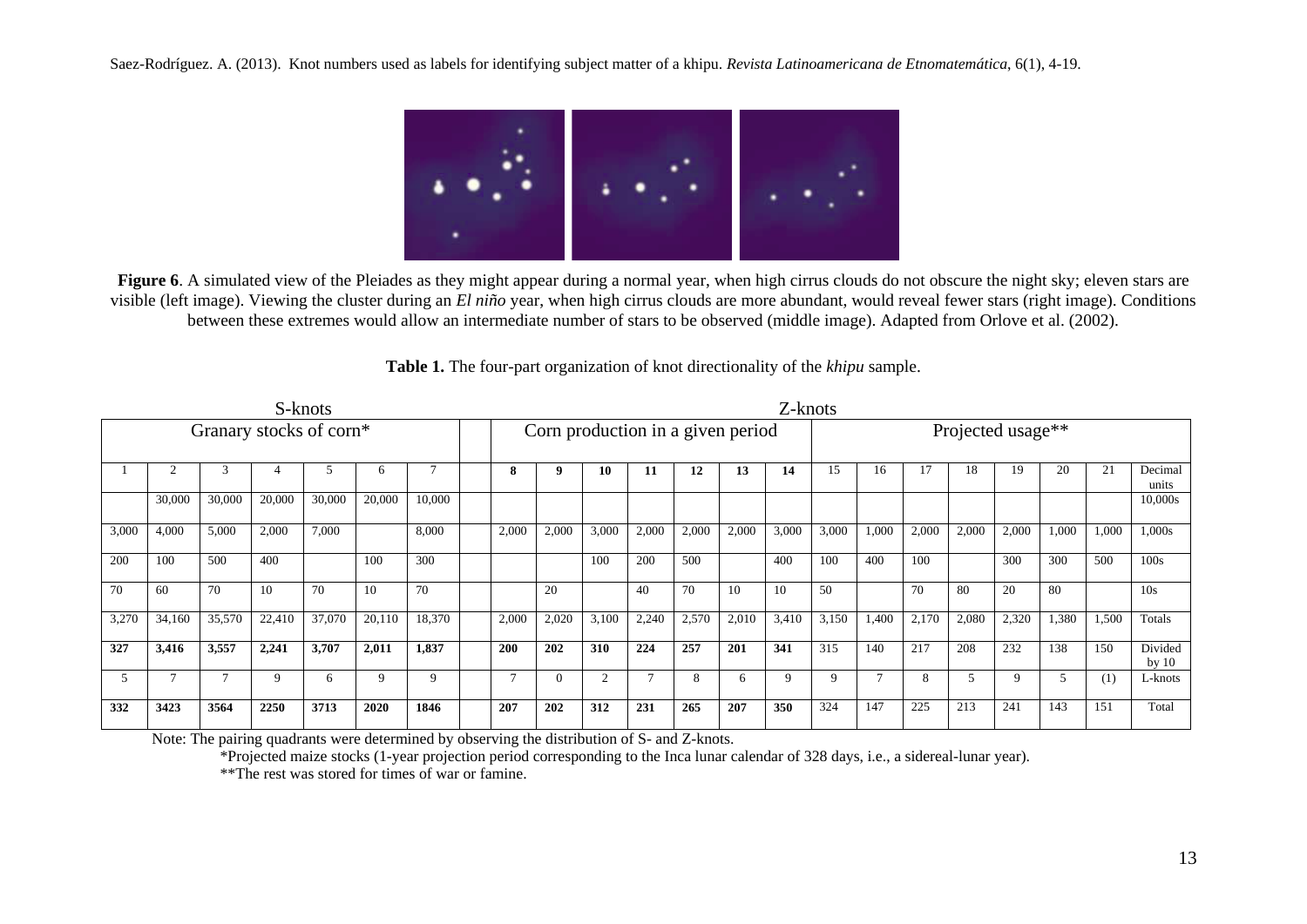As for a numerical *khipu* sample, we will see that the *khipukamayuqs* significantly modified and expanded their coding units to adapt this component of the statistical *khipu* information system from a real star map, although the general concept originated from within an overall statistical framework.

| S-knots                                                       |                |        |        |        |        |        |        | Z-knots                           |       |        |       |       |       |                   |        |       |       |             |       |       |                    |
|---------------------------------------------------------------|----------------|--------|--------|--------|--------|--------|--------|-----------------------------------|-------|--------|-------|-------|-------|-------------------|--------|-------|-------|-------------|-------|-------|--------------------|
| Granary stocks of corn*                                       |                |        |        |        |        |        |        | Corn production in a given period |       |        |       |       |       | Projected usage** |        |       |       |             |       |       |                    |
|                                                               | $\overline{c}$ | 3      | 4      | 5      | 6      |        | 8      | 9<br><b>Tribute</b>               | 10    | 11     | 12    | 13    | 14    | 15                | 16     | 17    | 18    | 19          | 20    | 21    | Decimal<br>units   |
|                                                               |                |        |        |        |        |        |        |                                   |       |        |       |       |       |                   |        |       |       |             |       |       |                    |
| year                                                          |                |        |        |        |        |        |        | 14.96 months                      |       |        |       |       |       |                   |        |       |       |             |       |       |                    |
|                                                               | 30,000         | 30,000 | 20,000 | 30,000 | 20,000 | 10,000 |        |                                   |       |        |       |       |       |                   |        |       |       |             |       |       | 10,000s            |
| 3,000                                                         | 4,000          | 5,000  | 2,000  | 7,000  |        | 8,000  | 2,000  | 2,000                             | 3,000 | 2,000  | 2,000 | 2,000 | 3,000 | 3,000             | 1,000  | 2,000 | 2,000 | 2,000       | 1,000 | 1,000 | 1,000s             |
| 200                                                           | 100            | 500    | 400    |        | 100    | 300    |        |                                   | 100   | 200    | 500   |       | 400   | 100               | 400    | 100   |       | 300         | 300   | 500   | 100s               |
| 70                                                            | 60             | 70     | 10     | 70     | 10     | 70     |        | 20                                |       | 40     | 70    | 10    | 10    | 50                |        | 70    | 80    | 20          | 80    |       | 10 <sub>s</sub>    |
| 3,270                                                         | 34,160         | 35,570 | 22,410 | 37,070 | 20,110 | 18,370 | 2,000  | 2,020                             | 3,100 | 2,240  | 2,570 | 2,010 | 3,410 | 3,150             | 1,400  | 2,170 | 2,080 | 2,320       | 1,380 | 1,500 | Totals             |
| 327                                                           | 3,416          | 3,557  | 2,241  | 3,707  | 2,011  | 1,837  | 200    | 202                               | 310   | 224    | 257   | 201   | 341   | 315               | 140    | 217   | 208   | 232         | 138   | 150   | Divided<br>by $10$ |
| 5                                                             | $\tau$         | $\tau$ | 9      | 6      | 9      | 9      | $\tau$ | $\Omega$                          | 2     | $\tau$ | 8     | 6     | 9     | 9                 | $\tau$ | 8     | 5     | $\mathbf Q$ | 5     | (1)   | L-knots            |
| 332                                                           | 3423           | 3564   | 2250   | 3713   | 2020   | 1846   | 207    | 202                               | 312   | 231    | 265   | 207   | 350   | 324               | 147    | 225   | 213   | 241         | 143   | 151   | Total              |
| $17,148 \div 52 = 329.76$ (13 months x 4 weeks = 52 weeks)*** |                |        |        |        |        |        |        | $409 - 27.33 = 14.96$             |       |        |       |       |       |                   |        |       | 1,415 |             |       |       |                    |

**Table 2**. The four-part organization of knot directionality of the *khipu* sample. The harvesting and storage of maize according to the lunar calendar.

Note: The pairing quadrants were determined by observing the distribution of S- and Z-knots.

\*Projected maize stocks (1-year projection period corresponding to the Inca lunar calendar of 327 days).

\*\*The rest was stored for times of war or famine.

\*\*\*The sum total of the numeric values contained within S-tied long knots: 5+7+7+9+6+9+9=52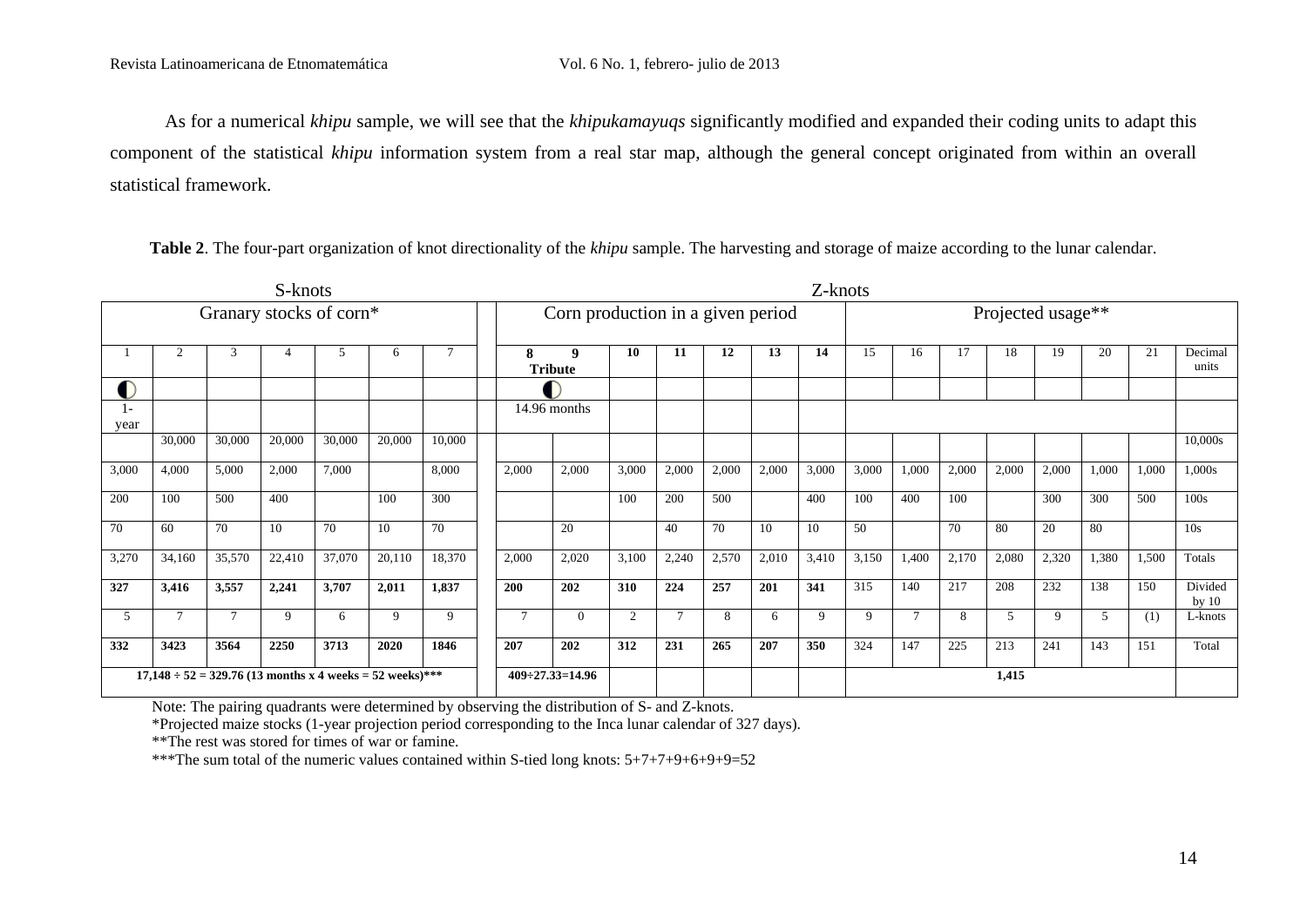| Pairs of pendant strings<br>$n^{\circ}$ | Number of turns $(1 to 9)$ | Words in Quechua              | In English                                                                  | Total corn use<br>projection | Remaining<br>balance $(g)$ | Sum of<br>balances     |  |
|-----------------------------------------|----------------------------|-------------------------------|-----------------------------------------------------------------------------|------------------------------|----------------------------|------------------------|--|
| <b>8A</b>                               | 7                          | aymuray killa                 | Harvest moon                                                                | 200                          |                            |                        |  |
| 21B                                     |                            | $\tilde{n}$ an <sup>(a)</sup> | Accounting of the labor<br>tribute (whether paid,<br>projected, or levied). | 151                          | (50)                       | $\overline{0}$         |  |
| <b>9A</b>                               | (c)                        |                               | (c)                                                                         | $202^{(e)}$                  |                            |                        |  |
| 20B                                     | 5                          | allpa wata <sup>(d)</sup>     | farm tenancy                                                                | $138^{(f)}$                  | 64                         | 64                     |  |
| 10A                                     | $\mathbf{2}$               | qolqa                         | corn silage bunker <sup>(b)</sup>                                           | 310                          |                            |                        |  |
| 19B                                     | 9                          | Taqechakuy Machu<br>Qolqa     | corn silage in Machu Qolqa                                                  | 232                          | 78                         | 78                     |  |
| 11A                                     | $\overline{7}$             | qachasqa ch'ila sara          | dried hard corn                                                             | 224                          |                            |                        |  |
| 18B                                     | 5                          | sara apita                    | corn starch                                                                 | 208                          | 16                         | 16                     |  |
| 12A                                     | 8                          | chaminco opuka sara           | red corn                                                                    | 257                          |                            |                        |  |
| 17B                                     | 8                          | paraqay sara chullu           | white corn to steep                                                         | 217                          | 40                         | 40                     |  |
| 13A                                     | 6                          | paraqay sara                  | white corn                                                                  | 201                          |                            |                        |  |
| 16B                                     | $\tau$                     | sara muhu wisiy               | thresh corn                                                                 | 140                          | 61                         | 61                     |  |
|                                         |                            |                               |                                                                             |                              |                            |                        |  |
| 14A                                     | 9                          | shataychika kulli sara        | surplus purple corn                                                         | 341                          |                            |                        |  |
| 15B                                     | 9                          | chhanqayachiy sarata          | corn cob granulate                                                          | 315                          | 26                         | 26                     |  |
|                                         |                            |                               |                                                                             |                              |                            | $285 \div 10 = 28.5^*$ |  |

**Table 3**. Total corn use projection. The target words in Quechua are italicized here.

Note: (a) The tribute rendered to the Inca Emperors in the construction of the *Qhapaq ñan* (e.g., the main north–south royal road).

(b) The quantity of corn transferred or conveyed to another granary.

(c) This string does not show any referral data at the "ones" position.

(d) The form of lease arrangement.

(e) Total farms (the number of *chakra*);

(f) The ratio of tenants to total farms.

(g) The remaining balance: the corn that was stored for times of war or famine.

\*The time of each lunar cycle  $\approx 29$  days.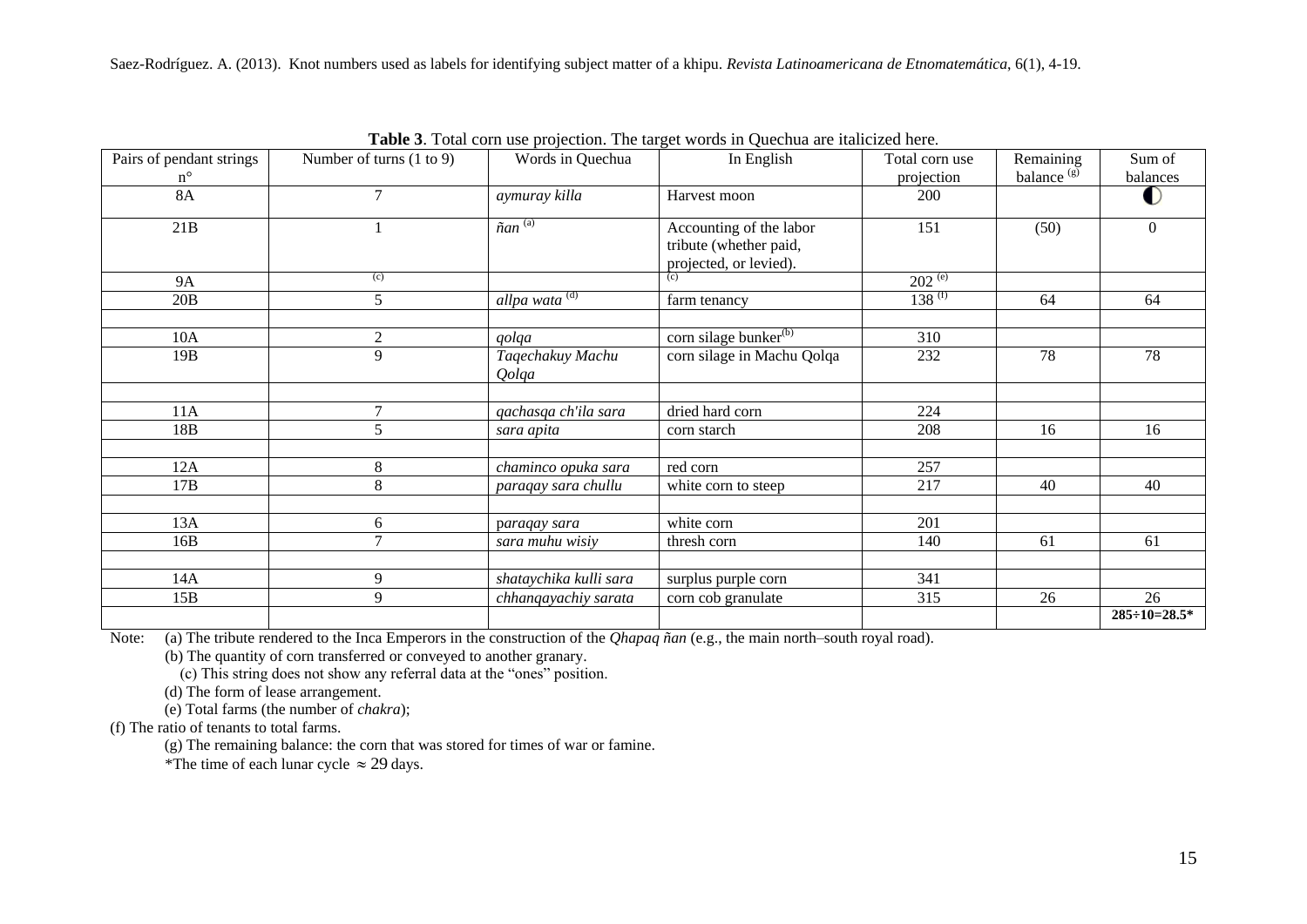#### **Discussion**

What assumptions are being made about the nature of Inca recordkeeping in the *khipus*? What are the bases for these assumptions (e.g., why should we accept that the *khipu* VA 42527 records information about corn when, in reality, potatoes are a crop that is as significant, if not more so, in the Andes)? To answer the previous question with a question: How does one write a book report without reading the book?

As Tables 1 and 2 show, the first two pairs of strings (8A+21B; 9A+20B) are theoretically possible related to the tribute calculation ( $\tilde{n}an$ ), and the third pair of strings ( $10A + 19B$ ) specifies a quantity of corn conveyed to another granary, whereas the remaining pairs (11A  $+ 18B$ ;  $12A + 17B$ ;  $13A + 16B$ ;  $14A + 15B$ ) address the corn use projections in accordance with instructions from the state administration. Tables 1 and 2 show the granary stocks of corn or the corn production in a given period and its projected usage, in accordance with the instructions issued from the state administration to a local accounting center. It is known that Incan farmers grew more food than was needed (Pärssinen, 1992). After part of the harvest was eaten, the rest was dried and stored for times of war or famine. As shown in Table 1, there were significant differences between quantities in the two quadrants. For example, the upper left quadrant indicates values greater than 30,000 units, numbers that are normally registered as complete counts (Urton 2003: 91) and that are higher than those shown in the upper right quadrant (up to 3,000). This observation suggests that the quantities shown in the upper left quadrant are the granary stocks of corn (or projected corn stocks), whereas the quantities shown in the upper right quadrant refer to the corn production of only one year.

Ascher and Ascher (1997, p. 78) argue that the *khipukamayuq* "used cues from a shared informational model within Inca culture, and particularly those aspects of the model related to state affairs". The question, however, is where we locate a model for conceptualizing the organization and meaning of S/Z decision making in the Inca *khipu* that is consistent with the powerful principle of statistical organization employed in every other aspect of the construction of this sample.

Curiously, according to De la Calancha (1974: 205) and Garcilaso De La Vega (1966), a native speaker of Quechua, the *khipukamayuq* fit their values to the *khipu* structures (rather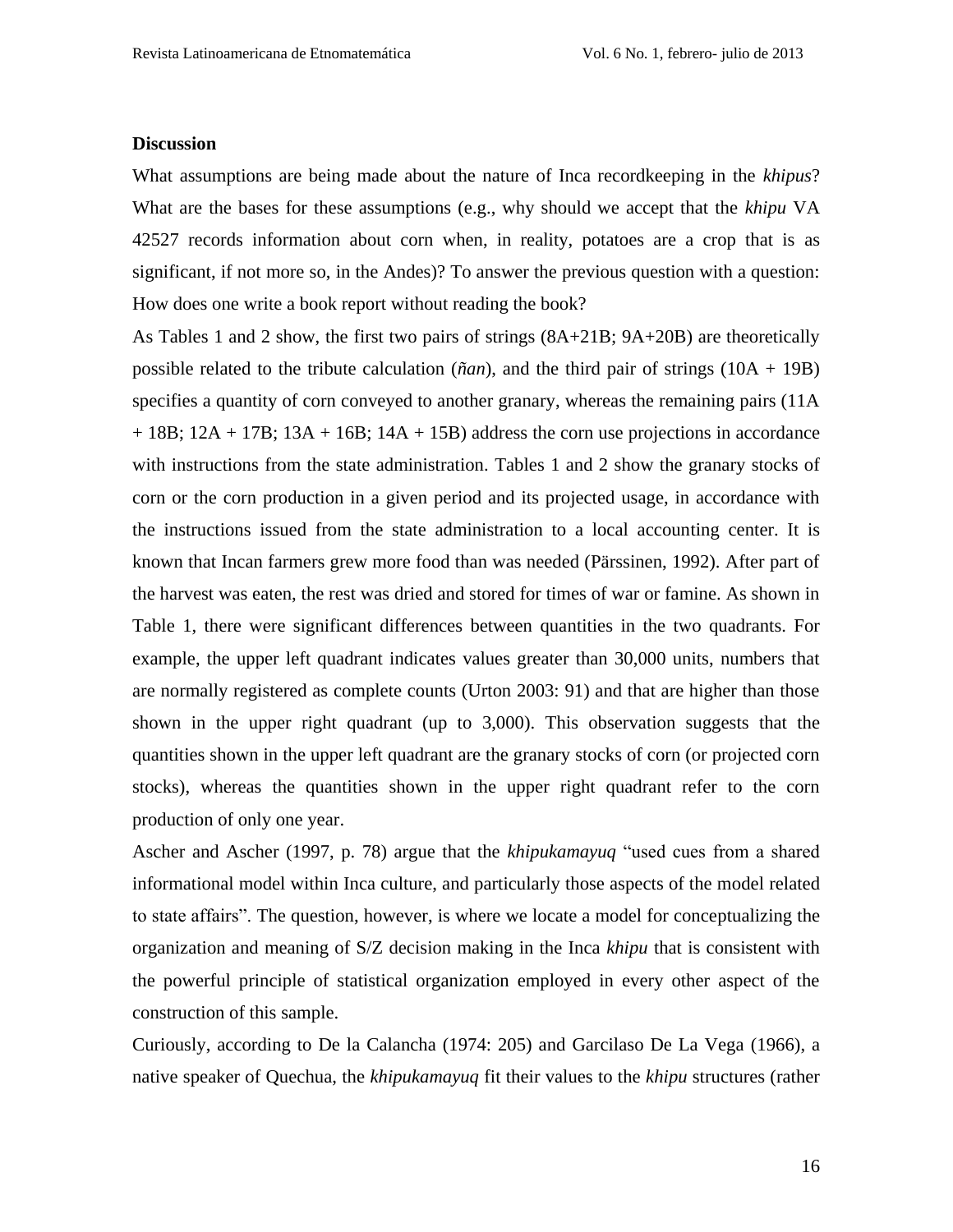than the reverse mechanism); moreover, someone other than the "*khipu* makers" might have constructed the *khipu*, and it was the *khipukamayuq*"s job to find a means to fit the structure of values in question to the (created) *khipu*.

#### **Conclusions**

In this particular sample, the information in the upper right quadrant specifically supports previously promulgated notions regarding Inca accounting practices, and the information in the pairing quadrants (as determined by the distribution of S- and Z-knots) should be read from top to bottom along the full length of the string, including the details contained in the long knots at the figure-eight knot. Finally, Tables 3 and 4 depict an accounting and bookkeeping system for an agricultural cooperative consisting of a large number of small cultivated fields (*chakra*) that were organized according to their own particular needs. This *khipu* accurately reflects known realities, i.e., the production, planning and tribute paid to the Inca rulers (Inca emperors). Contextual information contained in the long knot (9 turns) on pendant string 19B indicates that a fixed quantity of corn (i.e., the magnitude of units recorded: 2,320) was assigned to be stored at *Machu Qolqa* (the Warehouse of the Inca). Apparently, the grain warehouse keeper kept position records for each type of grain, ensuring that both the grain warehouse keeper and the Inca state administration could easily determine the total amount of grain held by the warehouse keeper. The following question should now be addressed: how could the Inca "pseudo" longitudes and latitudes have been central to *khipu* coding and decoding when none of the salient features of such a system was even mentioned by the chroniclers? I believe strongly that the 'pseudo' spatial reference system (also called the coordinate system) was a particularly complex system at the time of the Spanish Conquest, which began in 1532 and that it was, therefore, very difficult for historians to describe and explain the basic features of this remarkable system.

#### **References**

Ascher, M. (1986). Mathematics Ideas of the Inca. In Closs, M. P. (Ed.), *Native American Mathematics* (pp. 261–289). Austin: Univ. of Texas Press.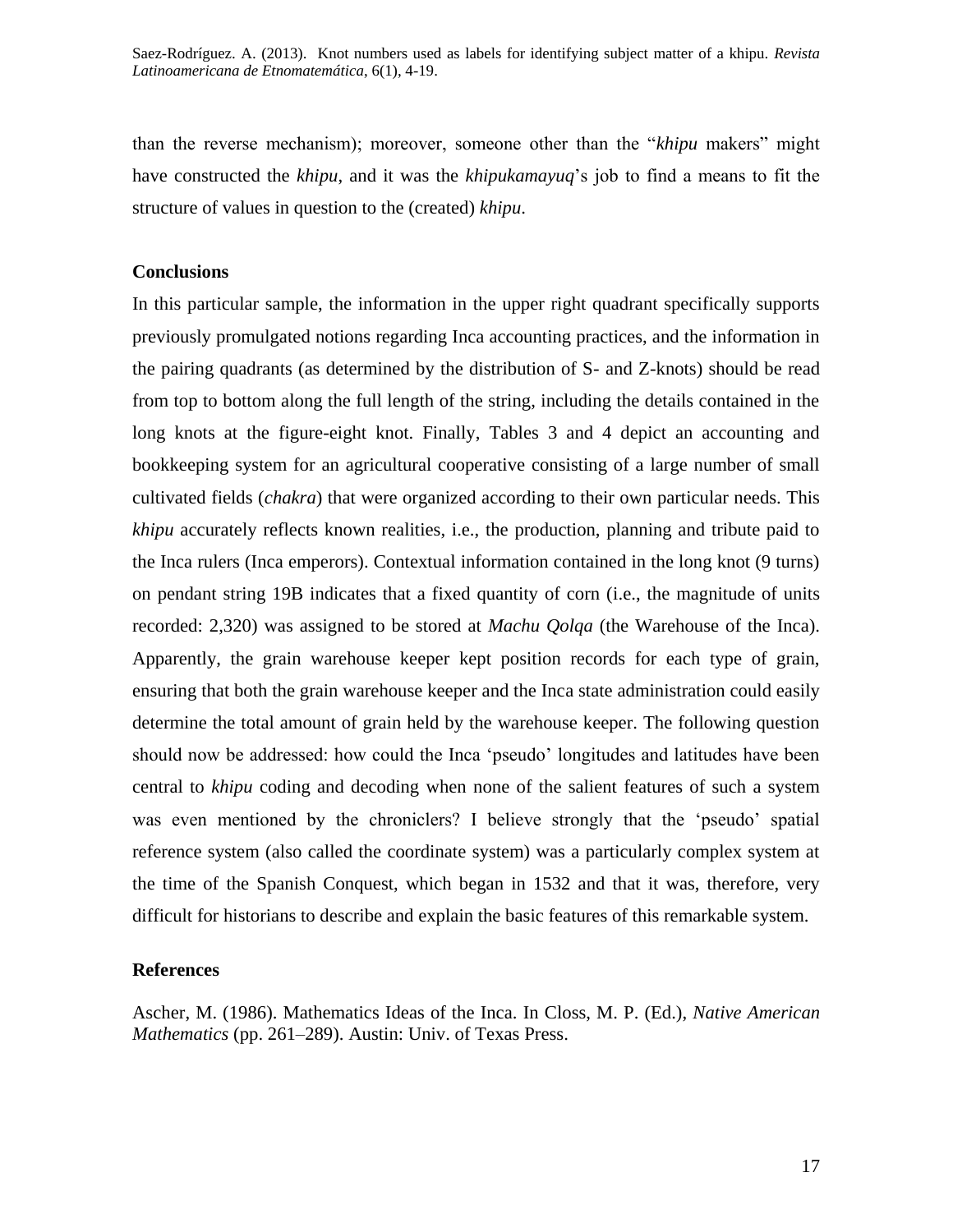Ascher, M. (1991). *Ethomathematics: A Multicultural View of Mathematical Idea*. California: Brooks/Cole.

Ascher, M. (2002). Reading Khipu: Labels, Structure, and Format. In Quilter, J. & Gary U. (Eds.), *Narrative Threads: Accounting and Recounting in Andean Khipu* (pp. 87–102). Austin: University of Texas Press.

Ascher, M. & Ascher, R. (1997). *Code of the khipu*. New York: Dover publications.

Bauer, B. S. (1996). Legitimization of the State in Inca Myth and Ritual. *American Anthropologist*, 98(2), 327–337.

Cobo, B. (1983). *Obras del P. Bernabé Cobo*. Vol. 1. Edited and preliminary study By Francisco Mateos. Biblioteca de Autores Españoles, vol. 91. Madrid: Ediciones Atlas.

De la Calancha, A. (1974). *Crónica moralizada del orden de San Agustín en el Perú con sucesos ejemplares en esta monarquía*. Vol. 1. Transcripción, estudio crítico, notas bibliográficas e índices de Ignacio Prado Pastor. Lima: Universidad Nacional Mayor de San Marcos.

Garcilaso De La Vega. (1966). *Royal Commentaries of the Incas*. 2 vols. Austin: University of Texas Press.

Laurencich-Minelli, L. & Magli. G. (2009). A Calendar Khipu of the Early Seventeenth Century and Its Relationship with Inca Astronomy. Austin: *University of Texas Press* TX.

Locke, L. L. (1923). *The Ancient Quipu or Peruvian Knot Record*. New York: American Museum of Natural History

Murra J. V. (1980). *The Economic Organization of the Inka State*. Greenwich: JAI Press.

Nordenskiöld, E. & [Fuhrken,](http://www.worldcat.org/search?q=au%3AFuhrken%2C+George+Ernest%2C&qt=hot_author) G. E. (1925). The Secret of the Peruvian Quipus. In *Comparative Anthropological Studies*, Vol. 6, Part 1. Göteborg, Sweden: Erlanders.

Pärssinen, M. (1992). *Tawantinsuyu: The Inca and Its Political Organization*. Studia Historica 43. Helsinki: Societas Historica Finlandiae.

Radicati di Primeglio, C. (2006). E*studio sobre los quipus*. Lima: Fondo Editorial.

Randall, R. (1987). Return of the Pleiades. *Natural History,* 96 (6), 42–53.

Saez-Rodríguez, A. (2012). An Ethnomathematics Exercise for Analyzing a *Khipu* Sample from Pachacamac (Perú). *Revista Latinoamericana de Etnomatemática*. 5(1), 62–88.